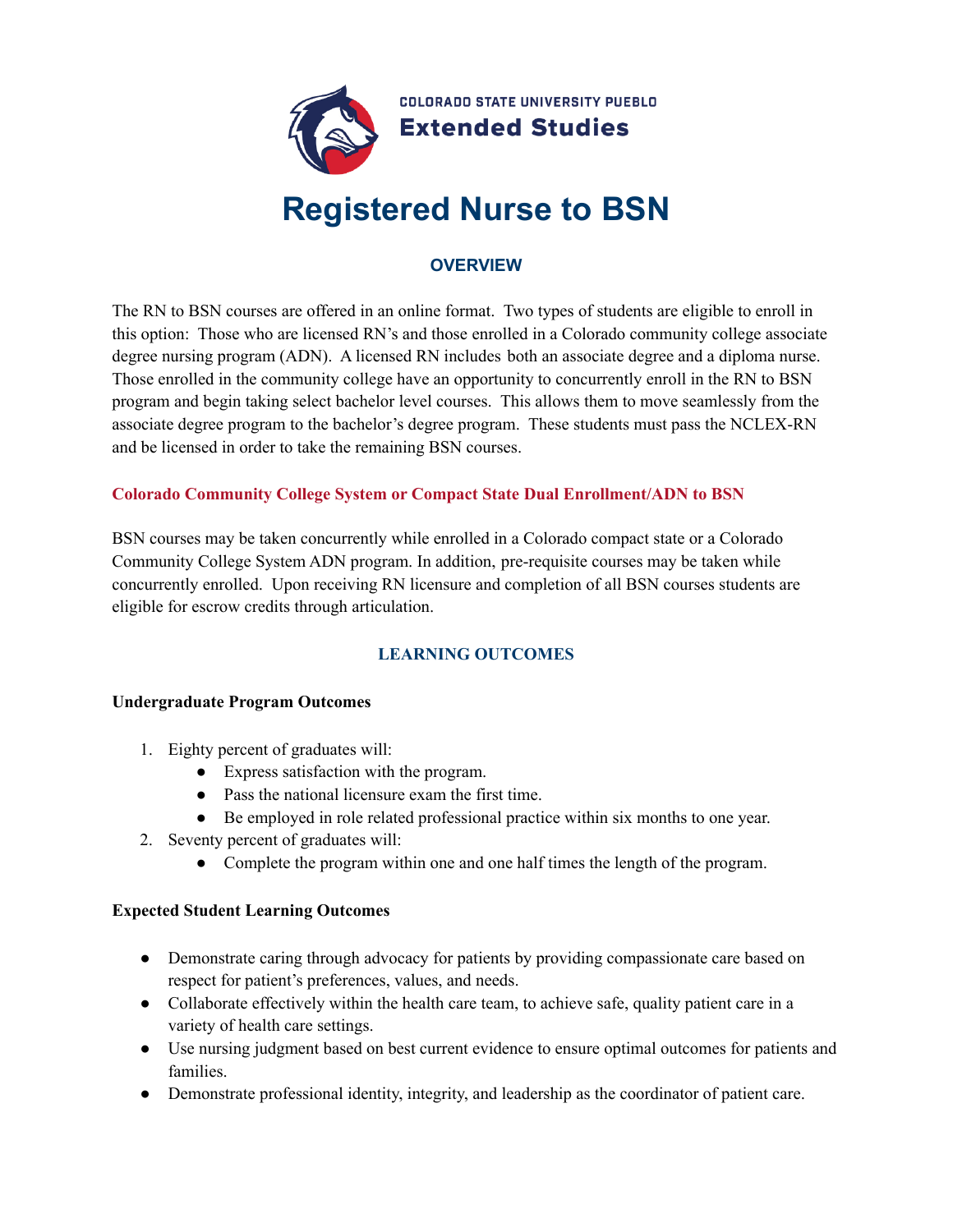

#### **Outcome Assessments**

The outcome assessments will be evaluated through or by:

- Assessment of clinical competencies through multiple strategies including simulations and clinical evaluation tools.
- Individual and course evaluations including the standardized testing program.
- Survey of nursing graduates and their employers.
- National Certification and/or Licensure Examination (NCLEX) required of graduates prior to professional nursing practice as a registered nurse.
- A survey of graduate employment and graduation rates.

## **RN-BSN (NURSING) DEGREE REQUIREMENTS (ONLINE)**

The student must confer with the RN-BSN advisor to develop a program of study. The RN-BSN option will include 33 credit hours (see the Academic Policies section of the catalog), which will be posted the semester prior to anticipated graduation, 57 credit hours of prerequisite or corequisite courses and 30 credit hours of nursing and approved elective courses for a total of 120 credit hours. Students must pass all nursing courses with a B or better and maintain a nursing 3.0 GPA. RNs transferring from community colleges can transfer in 57 prerequisite credits along with 33 RN credits of which 10 are considered upper division for a total of 90 credit hours. This applies only to the students in the RN to BSN option. Students must provide evidence of RN licensure in order to enroll in [NSG](https://catalog.csupueblo.edu/search/?P=NSG%20453) 453 SYNTHESIS FOR RN'S (4.00 c.h.) NSG [453L](https://catalog.csupueblo.edu/search/?P=NSG%20453L) SYNTHESIS FOR RN'S LAB (5.00 c.h.)

| Course                                        | Title                                                              | Credits |  |
|-----------------------------------------------|--------------------------------------------------------------------|---------|--|
| Nursing Transfer/Credits through articulation |                                                                    |         |  |
| <b>Prerequisite Courses</b>                   |                                                                    |         |  |
| <b>ENG 101</b>                                | Rhetoric & Writing I                                               | 3       |  |
| <b>ENG 102</b>                                | Rhetoric & Writing II                                              | 3       |  |
| <b>COMR 103</b>                               | Speaking and Listening                                             | 3       |  |
| <b>BIOL 206</b><br>& 206L                     | Introduction to Microbiology<br>& Introduction to Microbiology Lab | 4       |  |

#### **RN-BSN Specific Requirements**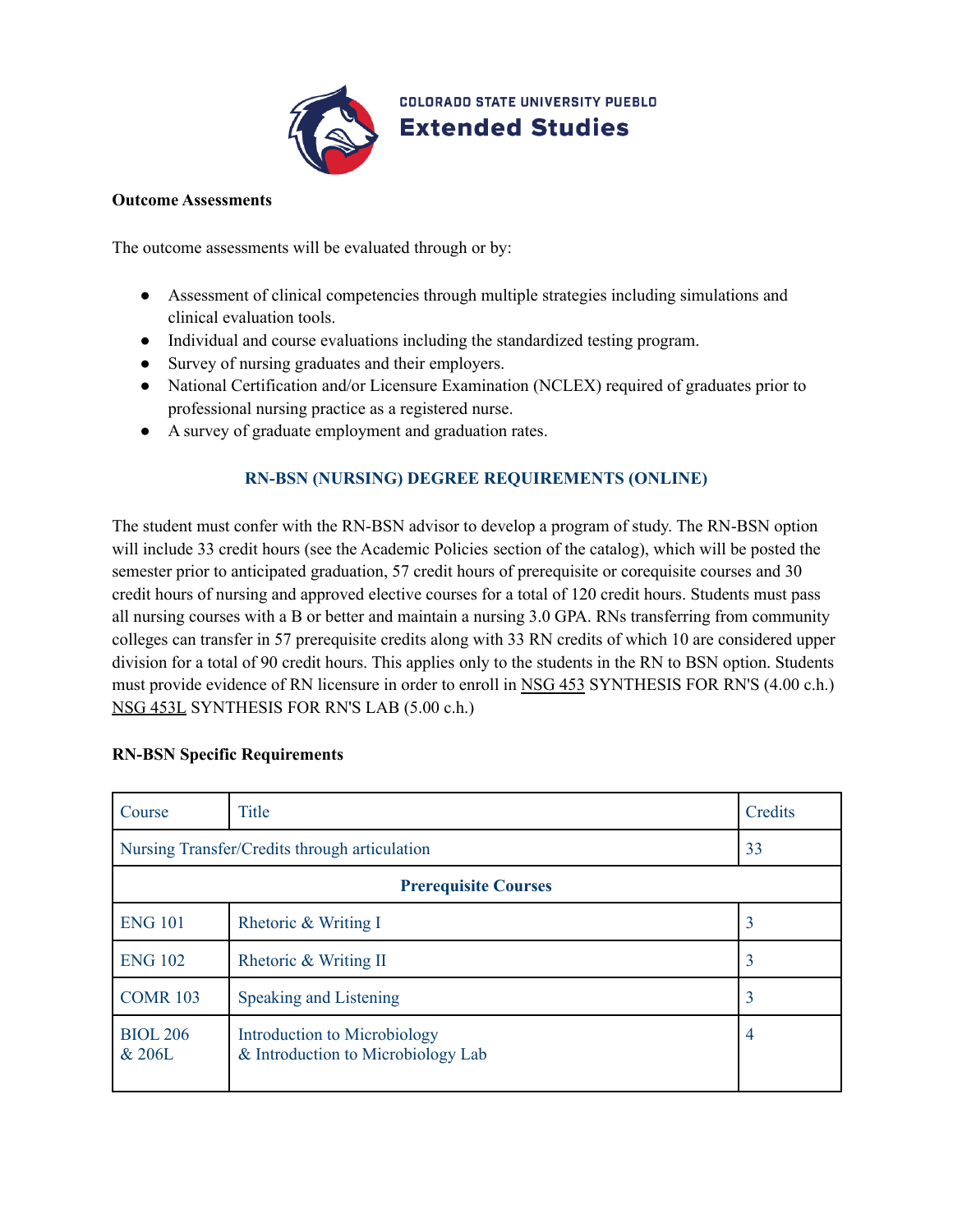

**COLORADO STATE UNIVERSITY PUEBLO** 

## **Extended Studies**

| <b>BIOL 223</b><br>& 223L                | Human Physiology and Anatomy I<br>& Human Physiology and Anatomy I Lab   | $\overline{4}$ |
|------------------------------------------|--------------------------------------------------------------------------|----------------|
| <b>BIOL 224</b><br>& 224L                | Human Physiology and Anatomy II<br>& Human Physiology and Anatomy II Lab | $\overline{4}$ |
| <b>CHEM 111</b><br>& 111L                | Principles of Chemistry<br>& Principles of Chemistry Lab                 | 4              |
| <b>MATH 156</b>                          | <b>Introduction to Statistics</b>                                        | 3              |
| <b>PSYC 151</b>                          | Human Development                                                        | 3              |
| <b>General Education: History</b>        |                                                                          | 3              |
| <b>NSG 207</b>                           | <b>Nursing Pathophysiology</b>                                           | 3              |
| General Education: World Language        |                                                                          | 3              |
| <b>General Education: Humanities</b>     |                                                                          | 3              |
| <b>General Education: Social Science</b> |                                                                          | 3              |
| <b>Elective Credits</b>                  |                                                                          | $10 - 11$      |
| <b>NSG 309</b>                           | <b>Professional Nursing Practice</b>                                     | 4              |
| <b>NSG 311</b>                           | <b>Integration of QSEN for Nurses</b>                                    | 3              |
| <b>NSG 351</b>                           | <b>Evidence Based Nursing Practice</b>                                   | 3              |
| <b>NSG 371</b>                           | <b>Healthcare Informatics</b>                                            | $\overline{2}$ |
| <b>NSG 451</b>                           | Nursing Leadership and Issues                                            | 3              |
| <b>NSG 443</b>                           | Global Public Health Nursing for RN's                                    | 3              |
| <b>NSG 443L</b>                          | Global Public Health Nursing Lab for RN's                                | $\overline{3}$ |
| <b>NSG 453</b><br>& 453L                 | Synthesis for RN's<br>& Synthesis for RN's Lab                           | 9              |
| <b>Total Credits</b>                     |                                                                          | 120            |

COMR 221 Interpersonal Communication (3 cr.) will be accepted in lieu of COMR 103 Speaking and Listening (3 cr.) but student must complete additional Gen ED Humanities